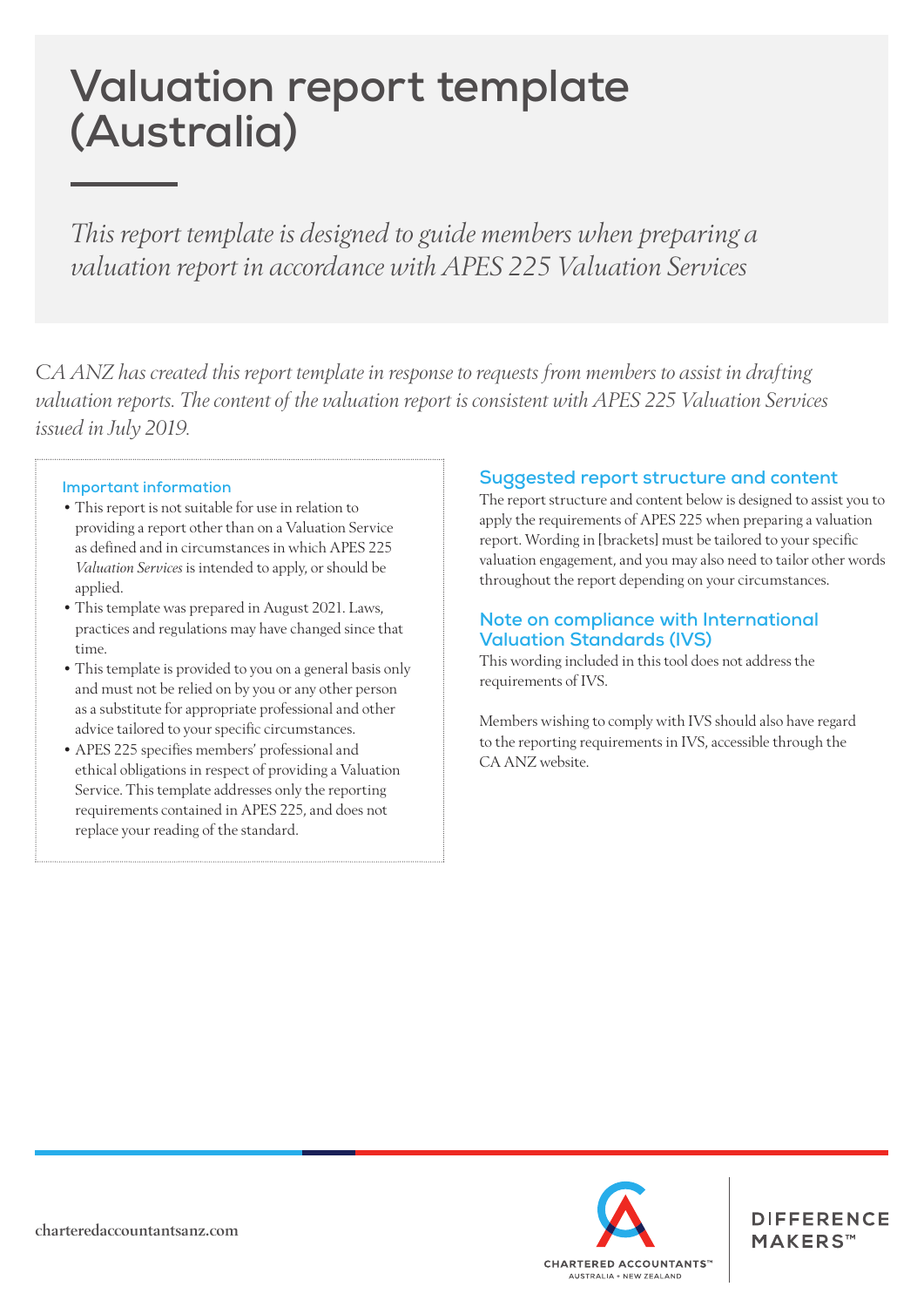| Report to be issued on appropriate letterhead                                                                                                                                                                                    |                                                                                                                                                                                                                                                                                                        | APES 225/GN20 Ref          |  |  |
|----------------------------------------------------------------------------------------------------------------------------------------------------------------------------------------------------------------------------------|--------------------------------------------------------------------------------------------------------------------------------------------------------------------------------------------------------------------------------------------------------------------------------------------------------|----------------------------|--|--|
| [Date on which the Valuation Report has been issued]                                                                                                                                                                             |                                                                                                                                                                                                                                                                                                        | $5.2$ (d)                  |  |  |
| [Client Name]<br>[Address]                                                                                                                                                                                                       |                                                                                                                                                                                                                                                                                                        |                            |  |  |
| [TIME]                                                                                                                                                                                                                           |                                                                                                                                                                                                                                                                                                        |                            |  |  |
| 1.                                                                                                                                                                                                                               | <b>Instructions</b>                                                                                                                                                                                                                                                                                    |                            |  |  |
| 1.1                                                                                                                                                                                                                              | [The name of the party engaging the Member] has requested a valuation of [A description<br>of the business, business ownership interest, security or intangible assets being valued] as at<br>[The date at which the value has been determined]                                                        | 5.2(a)<br>5.2(b)<br>5.2(c) |  |  |
| 1.2                                                                                                                                                                                                                              | [The purpose for which the Valuation Report has been prepared]                                                                                                                                                                                                                                         | 5.2(e)                     |  |  |
| Scope of work                                                                                                                                                                                                                    |                                                                                                                                                                                                                                                                                                        |                            |  |  |
| 1.3                                                                                                                                                                                                                              | [The scope of the Valuation, including any limitations or restrictions]                                                                                                                                                                                                                                | 5.2(g)                     |  |  |
| 1.4                                                                                                                                                                                                                              | [The standard of value used in the valuation and its definition]                                                                                                                                                                                                                                       | 5.2(h)                     |  |  |
| $1.5\,$                                                                                                                                                                                                                          | [The Premise of Value adopted in the Valuation (e.g. going concern premise or liquidation<br>premise)]                                                                                                                                                                                                 | 5.2(i)                     |  |  |
| Nature of Assignment                                                                                                                                                                                                             |                                                                                                                                                                                                                                                                                                        |                            |  |  |
| 1.6                                                                                                                                                                                                                              | [That the Valuation Service was conducted in accordance with this standard]                                                                                                                                                                                                                            | 5.2(s)                     |  |  |
| 1.7                                                                                                                                                                                                                              | [The Valuation Approach(es), Valuation Method(s) and Valuation Procedures adopted in<br>determining the estimate of value and description of how they are applied]                                                                                                                                     | 5.2(k)                     |  |  |
| 1.8                                                                                                                                                                                                                              | [The specific information on which the Member has relied and the extent to which it has<br>been reviewed (e.g. the documents reviewed, the individuals interviewed, the facilities visited,<br>the reports of other experts relied upon, and management representations] - also refer to<br>Appendix A | 5.2(1)                     |  |  |
| 1.9                                                                                                                                                                                                                              | [For a Limited Scope Valuation Engagement, that if a Valuation Engagement had been<br>performed the results may have been different]                                                                                                                                                                   | 5.2(p)                     |  |  |
| 1.10                                                                                                                                                                                                                             | [For a Calculation Engagement, that if a Valuation Engagement had been performed the<br>results may have been different]                                                                                                                                                                               | 5.2(q)                     |  |  |
| 1.11                                                                                                                                                                                                                             | [The name and qualifications of the Member(s) responsible for the Valuation] - also refer to<br>Appendix B                                                                                                                                                                                             | 5.2(f)                     |  |  |
| 1.12                                                                                                                                                                                                                             | [Whether the Valuation was undertaken by the Member acting independently or not]                                                                                                                                                                                                                       | 5.2(j)                     |  |  |
| 1.13                                                                                                                                                                                                                             | [Whether a Member has prepared a Valuation Report requiring Independence or purporting<br>to be independent, that the compensation to be paid to the Member is not contingent on the<br>conclusion, content or future use of the Valuation Report]                                                     | 5.2(r)                     |  |  |
| 2.                                                                                                                                                                                                                               | <b>Conclusion of Value</b>                                                                                                                                                                                                                                                                             |                            |  |  |
| 2.1                                                                                                                                                                                                                              | [A Conclusion of Value for a Valuation Engagement or a Limited Scope Valuation Engagement,<br>or a Calculated Value for a Calculation Engagement]                                                                                                                                                      | 5.2(n)                     |  |  |
| З.                                                                                                                                                                                                                               | <b>Assumptions and Qualifications</b>                                                                                                                                                                                                                                                                  |                            |  |  |
| 3.1                                                                                                                                                                                                                              | [A description of the material assumptions applied in the Valuation and the basis for those<br>assumptions]                                                                                                                                                                                            | 5.2(m)                     |  |  |
| 3.2                                                                                                                                                                                                                              | [All qualifications that materially affect the Conclusion of Value or Calculated Value]                                                                                                                                                                                                                | 5.2 <sub>(o)</sub>         |  |  |
| 4.                                                                                                                                                                                                                               | <b>External Environment of the Entity</b>                                                                                                                                                                                                                                                              |                            |  |  |
| 4.1                                                                                                                                                                                                                              | [A summary of relevant industry]                                                                                                                                                                                                                                                                       | $5.4$ (d)                  |  |  |
| 4.2                                                                                                                                                                                                                              | [The external environment in which the entity operates]                                                                                                                                                                                                                                                | <b>GN20</b>                |  |  |
|                                                                                                                                                                                                                                  | · [Valuation engagement - limited to extensive work undertaken]                                                                                                                                                                                                                                        | 3.3(i)                     |  |  |
|                                                                                                                                                                                                                                  | · [Limited scope valuation engagement - minimal to limited work undertaken]<br>· [Calculated engagement - none to minimal work undertaken]                                                                                                                                                             | 83.4                       |  |  |
| In this section, the Member could consider macroeconomic factors and forecasts, specific industry<br>reports and outlooks, political or regulatory developments, existing competitors and barriers to entry<br>for new entrants. |                                                                                                                                                                                                                                                                                                        |                            |  |  |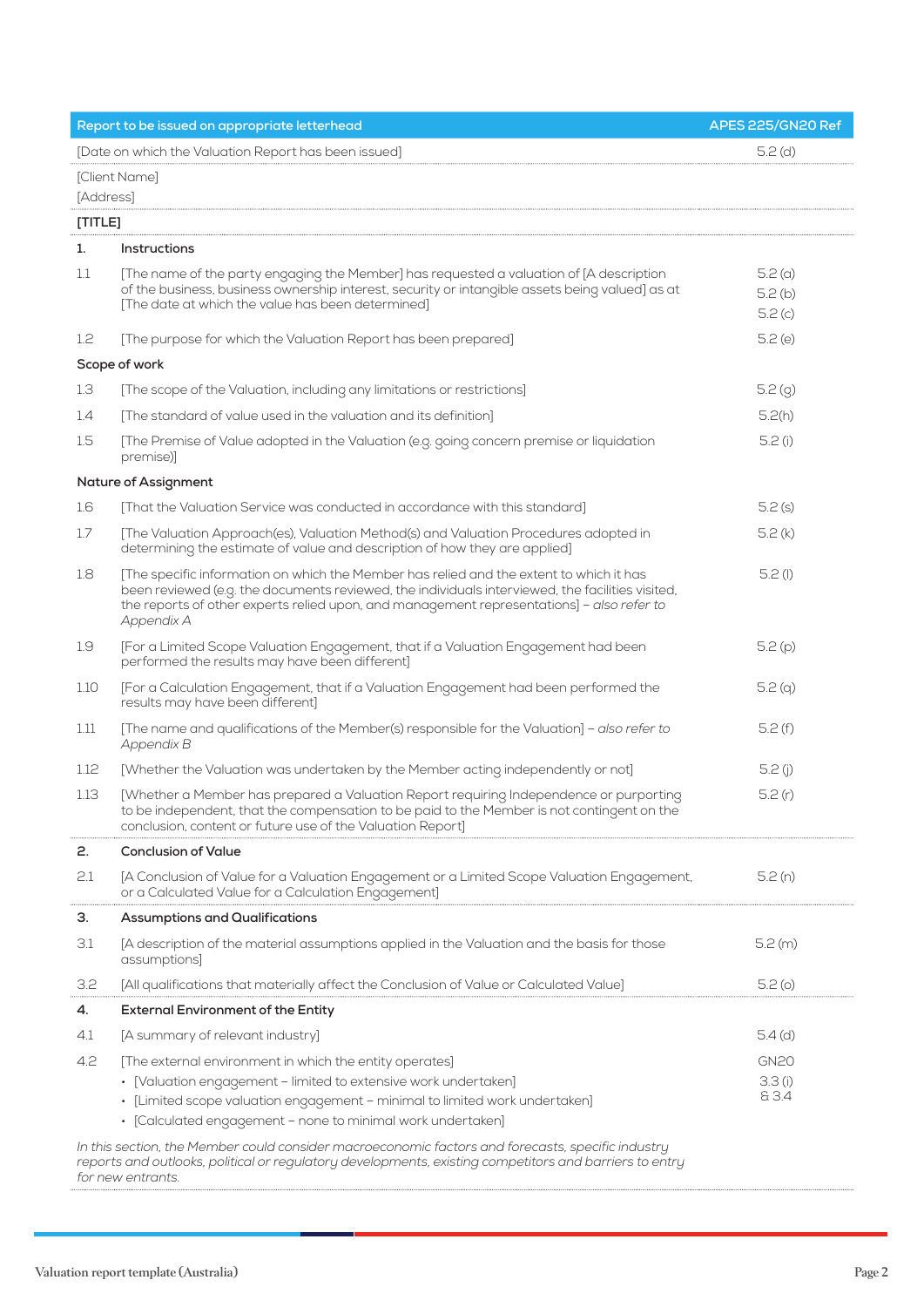| Report to be issued on appropriate letterhead                                                                                                                                                             |                                                                                                                                                                                                                                                                                                                                                                                              | APES 225/GN20 Ref                  |
|-----------------------------------------------------------------------------------------------------------------------------------------------------------------------------------------------------------|----------------------------------------------------------------------------------------------------------------------------------------------------------------------------------------------------------------------------------------------------------------------------------------------------------------------------------------------------------------------------------------------|------------------------------------|
| 5.                                                                                                                                                                                                        | <b>Entity Specific Non-Financial Information</b>                                                                                                                                                                                                                                                                                                                                             |                                    |
| 5.1                                                                                                                                                                                                       | [Entity specific, non-financial information (e.g. entity's operating structure and lifecycle stage]<br>· [Valuation engagement - limited to extensive work undertaken]<br>• [Limited scope valuation engagement - subject to the nature of the limitation in scope,<br>minimal to limited work undertaken]<br>• [Calculated engagement - none to minimal work undertaken]                    | <b>GN20</b><br>$3.3$ (ii)<br>& 3.4 |
| In this section, the Member should summarise non-financial information such as the history of the<br>entity, ownership structure, management and staffing details, operating locations and logistics etc. |                                                                                                                                                                                                                                                                                                                                                                                              |                                    |
| 6.                                                                                                                                                                                                        | <b>Entity Specific Financial Information</b>                                                                                                                                                                                                                                                                                                                                                 |                                    |
| 6.1                                                                                                                                                                                                       | [A summary of relevant financial information]                                                                                                                                                                                                                                                                                                                                                | 5.4(c)                             |
| 6.2                                                                                                                                                                                                       | [Entity-specific, financial information (e.g. historical and future orientated financial statement]<br>• [Valuation engagement - limited to extensive work undertaken]<br>· [Limited scope valuation engagement - subject to the nature of the limitation in scope,<br>minimal to limited work undertaken]<br>• [Calculated engagement - none to minimal work undertaken]                    | <b>GN20</b><br>3.3 (iii)<br>3.4    |
|                                                                                                                                                                                                           | This section should contain the summarised financial information of the entity, including historical and<br>forecast data, along with commentary on trends and non-recurring/abnormal items.                                                                                                                                                                                                 |                                    |
| 7.                                                                                                                                                                                                        | <b>Valuation Context</b>                                                                                                                                                                                                                                                                                                                                                                     |                                    |
| 7.1                                                                                                                                                                                                       | [A description of other Valuation Approaches or Valuation Methods considered and the<br>reasons why they were not considered relevant for the Valuation]                                                                                                                                                                                                                                     | 5.4(a)                             |
| 7.2                                                                                                                                                                                                       | [Valuation context (e.g. selection of Valuation Approaches, Valuation Methods and Valuation<br><b>Procedures</b><br>• [Valuation engagement - limited to extensive work undertaken]<br>· [Limited scope valuation engagement - subject to the nature of the limitation in scope,<br>minimal to limited work undertaken]<br>• [Calculated engagement - none to minimal work undertaken]       | <b>GN20</b><br>3.3 (iv)<br>& 3.4   |
|                                                                                                                                                                                                           | A Member may wish to summarise the various Valuation Approaches (e.g. Cost, Income, Market) or<br>Methods (e.g. Discounted Cash Flow, Capitalisation of Earnings, Net Assets) before commenting on<br>the relevance of each to this Valuation Engagement and identifying which have been selected by the<br>Member in this Valuation Engagement.                                             |                                    |
| 8.                                                                                                                                                                                                        | <b>Valuation Assessment</b>                                                                                                                                                                                                                                                                                                                                                                  |                                    |
| 8.1                                                                                                                                                                                                       | [Sufficient details of the Valuation calculations to allow a reader to understand how the<br>Member determined the Conclusion of Value or Calculated Value]                                                                                                                                                                                                                                  | 5.4(b)                             |
| 8.2                                                                                                                                                                                                       | [Valuation assessment (e.g. application of Valuation Approaches, Valuation Methods and<br><b>Valuation Procedures]</b><br>• [Valuation engagement - limited to extensive work undertaken]<br>• [Limited scope valuation engagement - subject to the nature of the limitation in scope,<br>minimal to limited work undertaken]<br>• [Calculated engagement - none to minimal work undertaken] | <b>GN20</b><br>3.3 (iv)<br>& 3.4   |
|                                                                                                                                                                                                           | This section should detail the steps taken by the Member in applying the Valuation Approaches/<br>Methods identified in the previous section, including assumptions and calculations used by the<br>Member to determine the Conclusion of Value or Calculated Value.                                                                                                                         |                                    |